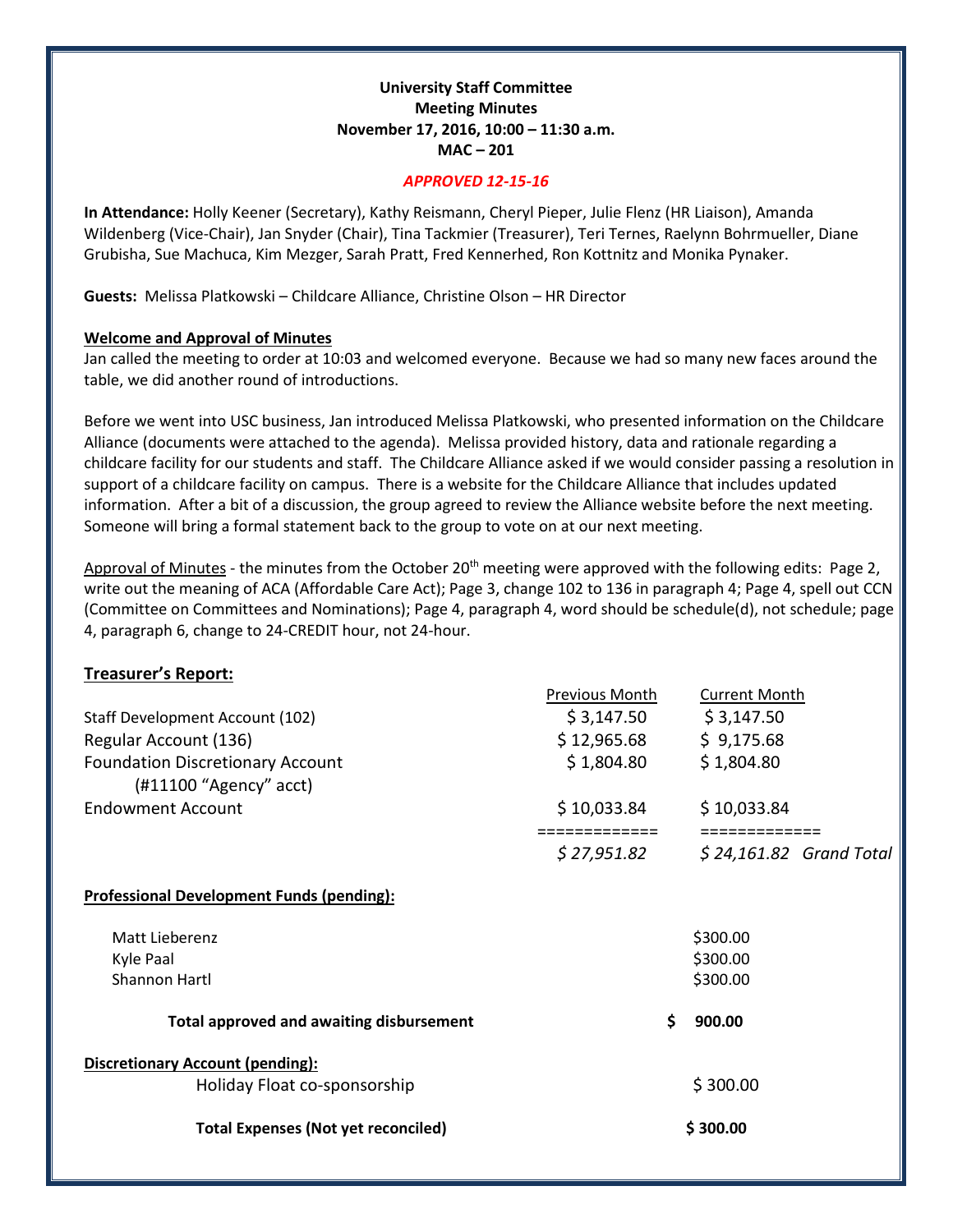### **HR Update**

- **Fair Labor Standards Act (FLSA)** We're nearing December 1, 2016 (implementation date) of the threshold increase. If you have specific questions about FLSA and the upcoming changes, please contact HR.
- **Title & Total Comp Update –** RFP's were due at the end of September so now the Advisory Council is reviewing the submissions and will select a vendor. This project is still on track, with a plan to announce the consultant and begin work in Q1 of 2017.
- **HRS Upgrade –** HRS will be upgraded in February. Training will be coming for those impacted by recruitment and other aspects as this gets closer.
- **Affordable Care Act (ACA) 90 Days of Full Time** further review of this is happening at UW System Admin. Will likely be best practice guidance. Biggest impact will be University Staff Temporary employee group. We will keep you updated as we learn more.
- **Employee Handbook-** A crosswalk was provided to the Academic Staff Committee (ASC) recently and this committee will be scheduling listening sessions for December with intention of voting and ASC assembly in January. Jan requested that we get the most recent version so that we can have our Personnel Council consider the updates and make a process for the Univ. Staff approvals. Christine will send out a link to the most recent version of the handbook for review and input from the USC/USPC.
- **Paid Leave and Vacation payout Policy**. This updated policy has been rolled out to the campus and can be found here: [http://www.uwgb.edu/UWGBCMS/media/policies/files/PAID-LEAVE-BANK-AND-VACATION-CASH-](http://www.uwgb.edu/UWGBCMS/media/policies/files/PAID-LEAVE-BANK-AND-VACATION-CASH-PAYOUTS-Final.pdf?ext=.pdf)[PAYOUTS-Final.pdf?ext=.pdf.](http://www.uwgb.edu/UWGBCMS/media/policies/files/PAID-LEAVE-BANK-AND-VACATION-CASH-PAYOUTS-Final.pdf?ext=.pdf) Please review so you understand implications for leave upon resignation/retirement. The Vacation and Leave policy has been revised. No more staying on payroll until your vacation is used up. It will be paid out and your end date will be the last date actually worked.
- **New I-9 Form Released –** USCIS has updated the Form I-9. Enhancements include drop down lists, calendars, on screen instructions, and so much more which will make completing the form on the computer and then printing much easier. All employers must be using this form no later than January 22, 2017 so please either use up what you have or destroy your current stack and start using the new form. All links on our website have been updated.
- **Work Place Conduct-** The workplace conduct policy in its final draft form was sent out to the committee by Jan on 11/16/16. Feedback on the final policy should be sent to Jan by Thursday, December 1. All final feedback will be provided to HR. Final policy will then be put forward to the Chancellors Cabinet and finalized in December. Once final, the policy will be disseminated to the campus via HR.
- **Compensation Policy/Pay Plan Policy-** HR has been working with leadership to develop a draft Compensation and Pay Plan Policy that will be sent to governance groups for review in the next several months. More to come on this.
- **Civility and Inclusivity statements**  in process.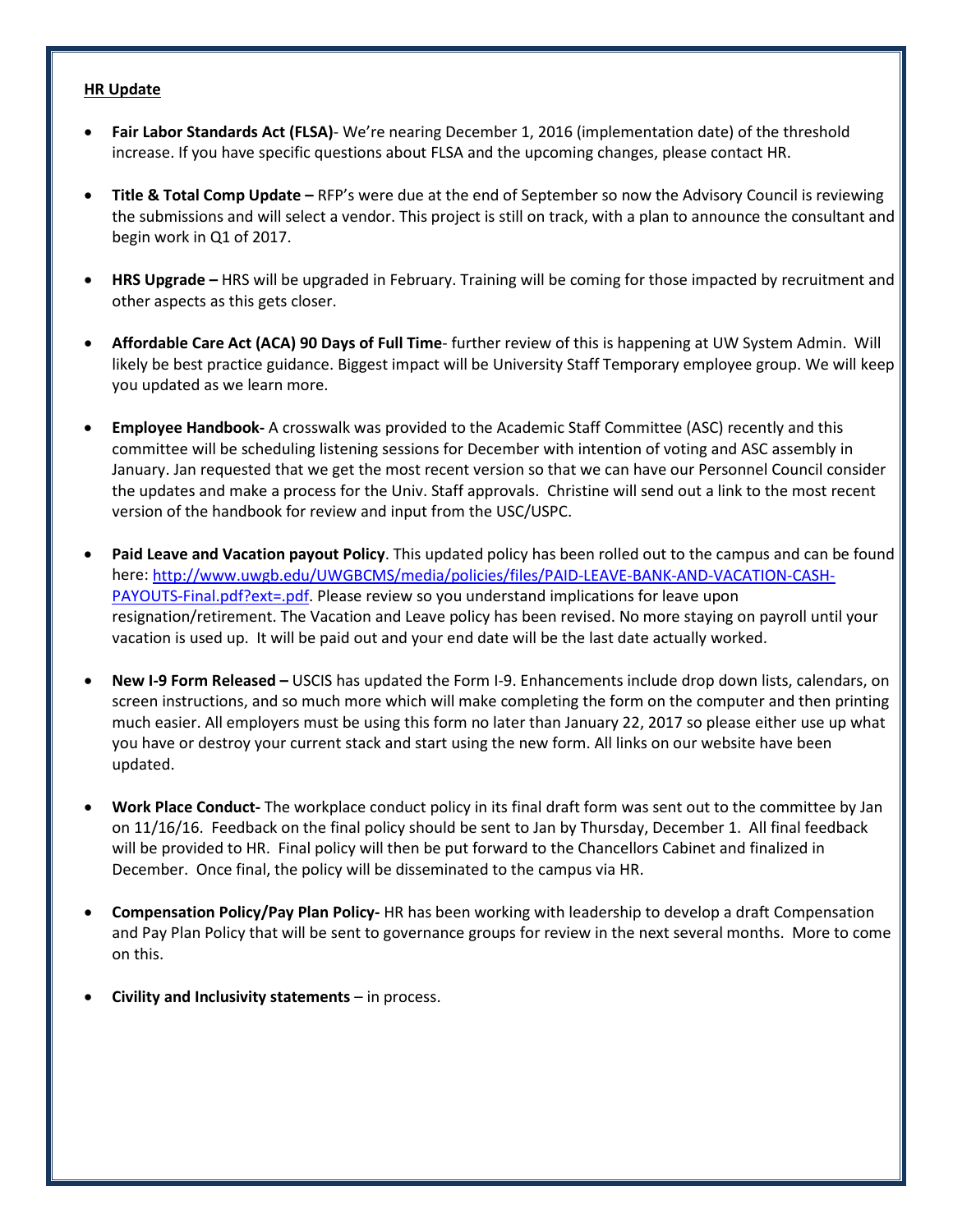### New Employees:

• No new employees have started since last meeting

## Positions Being Recruited:

- **Electrician** Facilities: Incumbent William Ahnen
- **Facilities Maintenance Specialist** Facilities: Incumbent Gary Strauss
- **Academic Department Associate –** Community Sciences PEA/DJS: Incumbent Katie Stilp
- **Financial Specialist Senior** Facilities: Incumbent Melissa Huckabee
- **Custodian (3rd Shift) Kress** Operations: Incumbent Keith Bani
- **IS Resources Support Technician Senior** Financial Aid: Incumbent Julie Jubin
- **Custodian (2nd Shift)** Operations: Incumbent **–** Connie Austin

# **Elections Committee**

The Election Committee (Holly) needs to find a replacement for Melissa Huckabee for the Personnel Committee. Holly will look back at the past election results to see who was next in line for this spot. Holly will work with SOFAS.

# **Personnel Committee**

The Personnel Committee will have some work coming up so we need to get a replacement for Melissa before the work begins.

# **Professional Development Committee**

**Fall Conference**: The conference was well attended (141 registered, 1 walk-in, 1 refund, 6 no-shows)

Total Revenue: \$9,585 Total Expenses: \$11,260

Expense detail: Callsen \$2500, Fox \$2K, Sallenbach \$350, Geocaris \$2K, Sensei \$200, candy \$50, miscl \$200; printing \$200, TL \$3675, cc fee \$85 [numbers not finalized; expenses pending]. Approximate loss \$2K.

The overall survey was 'positive'! They have already discussed food service with Tundra Lodge.

37 door prizes plus centerpieces were given out.

Next year's conference has been scheduled. Save the date: Friday, October 20<sup>th</sup> at Tundra Lodge Can we obtain the list of UWGB supervisors to University Staff so we can make sure they are asked directly to support their employees' attendance. Next USPDC meeting 12/12/16

## **Joint Workshops:**

Financial sessions "Identity Theft" and "Budget Boot Camp" was well attended yesterday. About 35 participants per session Next workshop is scheduled for January 17<sup>th</sup>.

## **Pending confirmation**:

Ben Fauske, Coaching for Performance

Comedy City, Team-Building Improv

'Happy Hour After Hours', The Phoenix Club - games, food/drink specials (cash bar) The next joint meeting of the ASC/USC is 12/6/16.

Teri sent out huge thanks to all who assisted on USFC 2016 and special thanks to her 'team' for their time and talents.

**Univ Staff System Rep Report**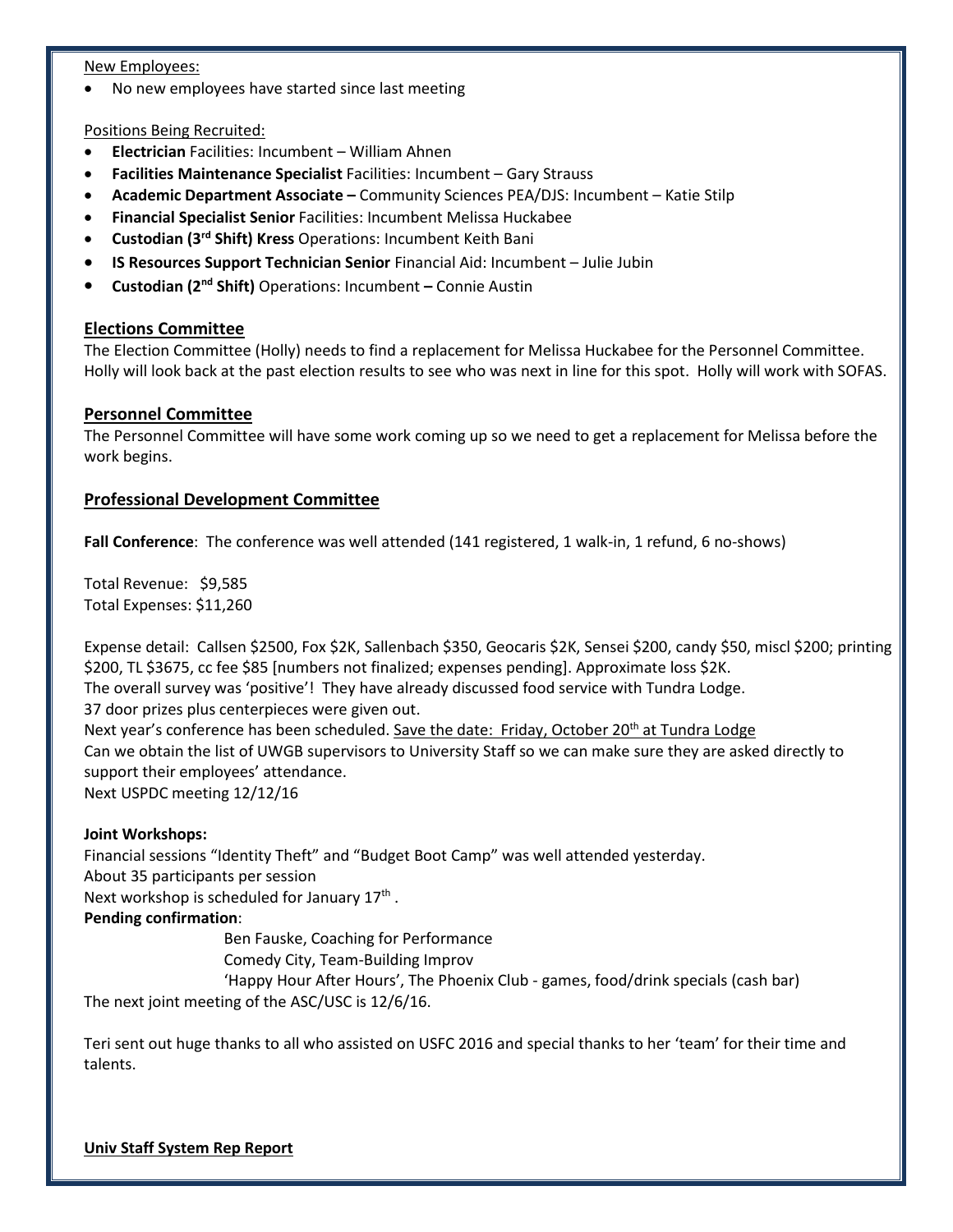The reps met last Wednesday. One interesting question asked was whether any of the campuses had been asked to sign a resolution regarding a budget request from system. No data received. Just a question.

Margo from System HR joined the Rep meeting to discuss an issue with an old policy that was used to build a new policy. Apparently, someone downloaded a policy from the System website and they downloaded an old version. It was suggested that a UPS policy from System should have a "date modified" on it so that we know that we are looking at the most recent document.

## Other notes of interest:

Violence and Consensual relationships policy is being revamped.

La Crosse has submitted their post-tenure review policy and is the only one that has been approved through the BOR at this time.

The reps meet again in 2 weeks. More info next time.

# **Campus Shared Leadership Group**

There has been no activity. Chancellor works through the UC and our representatives on this committee, he does not really approach all of the governance committees when he discusses things but he portrays that he has support from all campus governance groups. Jan will be thinking about a tactful way to approach him about this. It would be nice to have all of our groups together at the table, rather than as an ex-officio after thought.

# **Awards & Recognition (A&R)**

The committee has not met yet.

# **Legislative Affairs Committee (LegAff)**

The disbanding of the committee is still pending review by the Committee on Committees and Nominations (CCN).

# **Library Advisory Committee (LAC)**

The disbanding of the committee is still pending review by the Committee on Committees and Nominations (CCN).

# **Facilities Management Committee (FMC)**

The disbanding of the committee is still pending review by the Committee on Committees and Nominations (CCN).

# **Committee on Workload and Compensation (CWC)**

The committee met and elected a chair. The will be working on the 24 credit-hour policy. They are pondering whether there should be an HR representative on the committee. Also, they will be asking other governance groups what they would like to have the CWC work on in the future.

# **Learning Technology Collaboration Committee (LTCC)**

The committee has met. Not much going on. Bill Hubbard and Matt Dornbush are discussing the role this committee should play on campus -- "advisory" or what?

# **University Committee (UC) / Faculty Senate Report**

The post tenure policy was passed by the Senate but then the BOR indicated that President Cross would not approve the policy unless there was an administrator approval of the review. After much gnashing and grinding of teeth, the faculty senate called an emergency meeting and passed a revised policy that was sent to the Board on the 15th. Faculty felt forced into passing something at the 11<sup>th</sup> hour and are concerned that their role in Shared Governance is in jeopardy.

The Senate also passed the Childcare Alliance resolution and discussed and tabled the "Fund the Freeze" resolution. The USC has not yet been asked to take up this action, but Jan anticipates that we will be approached at some point in the future. Jan is not terribly comfortable with this resolution since there is not much background provided. She will bring it to us if/when approached. ASC has decided to stay out of the "Fund the Freeze" discussion at this time.